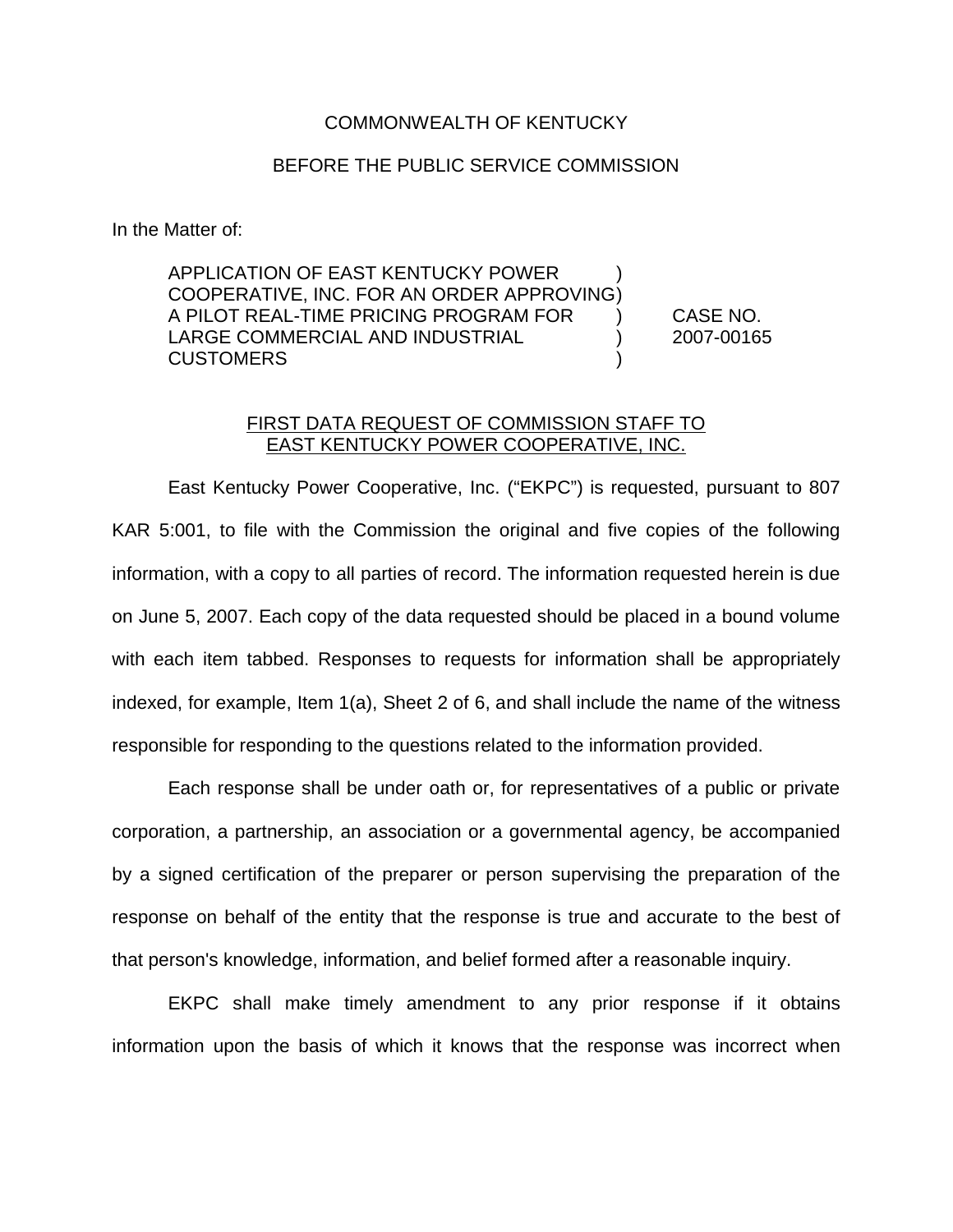made or, though correct when made, is now incorrect in any material respect. For any request to which EKPC fails to furnish all or part of the requested information, EKPC shall provide a written explanation of the specific grounds for its failure to furnish.

Careful attention shall be given to copied material to ensure its legibility. When the requested information has been previously provided in this proceeding in the requested format, reference may be made to the specific location of that information in responding to this request.

1. Refer to page 3 of the April 20, 2007 testimony of William A. Bosta which states that EKPC and Big Rivers had discussions about the pilot program but each ultimately elected to establish separate approaches and pilot programs.

a. Explain why Big Rivers and EKPC ultimately opted for separate approaches and pilot programs.

b. Explain why EKPC decided to make the proposed RTP pilot available to all of its Member Systems. Given the proposal, how many customers could participate in the RTP pilot?

2. Refer to page 4 of Mr. Bosta's testimony where he states that eligibility in the RTP program is limited to customers with peak demands of 1,000 kW or more and must have in place, or be willing to pay for a MV-90 metering system "or be willing to pay for the incremental costs of installing and maintaining such a system."

a. Given the above restrictions, how many customers in the EKPC system would currently be eligible for the RTP program? State whether EKPC anticipates that all its member systems will participate in the pilot program.

-2- Case No. 2007-00165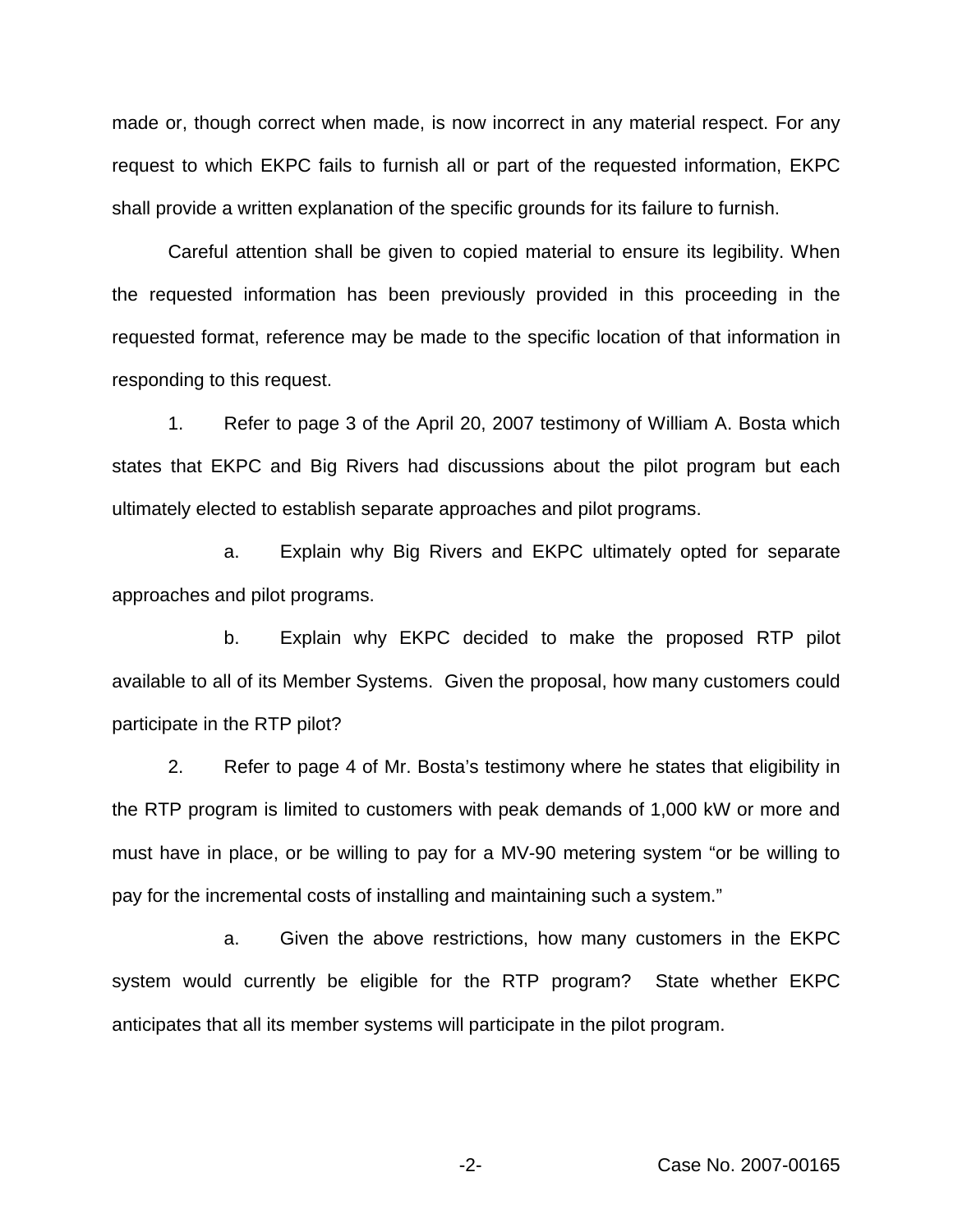b. Provide the approximate number of customers that currently have the MV-90 metering system in place.

c. Provide the approximate installed cost of a MV-90 meter. Include a breakdown of equipment cost and labor cost.

d. Provide the incremental costs of installing and maintaining this system.

e. Mr. Bosta also states that, [i]f the real-time pricing ("RTP") customer causes a local distribution system upgrade, the customer will be responsible for the cost of the upgrade."

(1) Provide an example of when an upgrade would be necessary.

(2) Will the RTP service provider and the customer agree upon the necessity and cost of the upgrade prior to the customer's participation in the RTP pilot program?

3. Refer to pages 4 through 6 of Mr. Bosta's testimony relating to the use of the historical Customer Baseline Load ("CBL").

a. EKPC proposes to charge or credit RTP participants for differences between the actual load and the CBL. Did EKPC consider basing the charge or credit on the difference between actual load and a CBL ratio (the difference in the load pattern) rather than the historical CBL?

b. Mr. Bosta states that the RTP participant will be billed under the standard tariff using the historical CBL and will also be credited or charged for the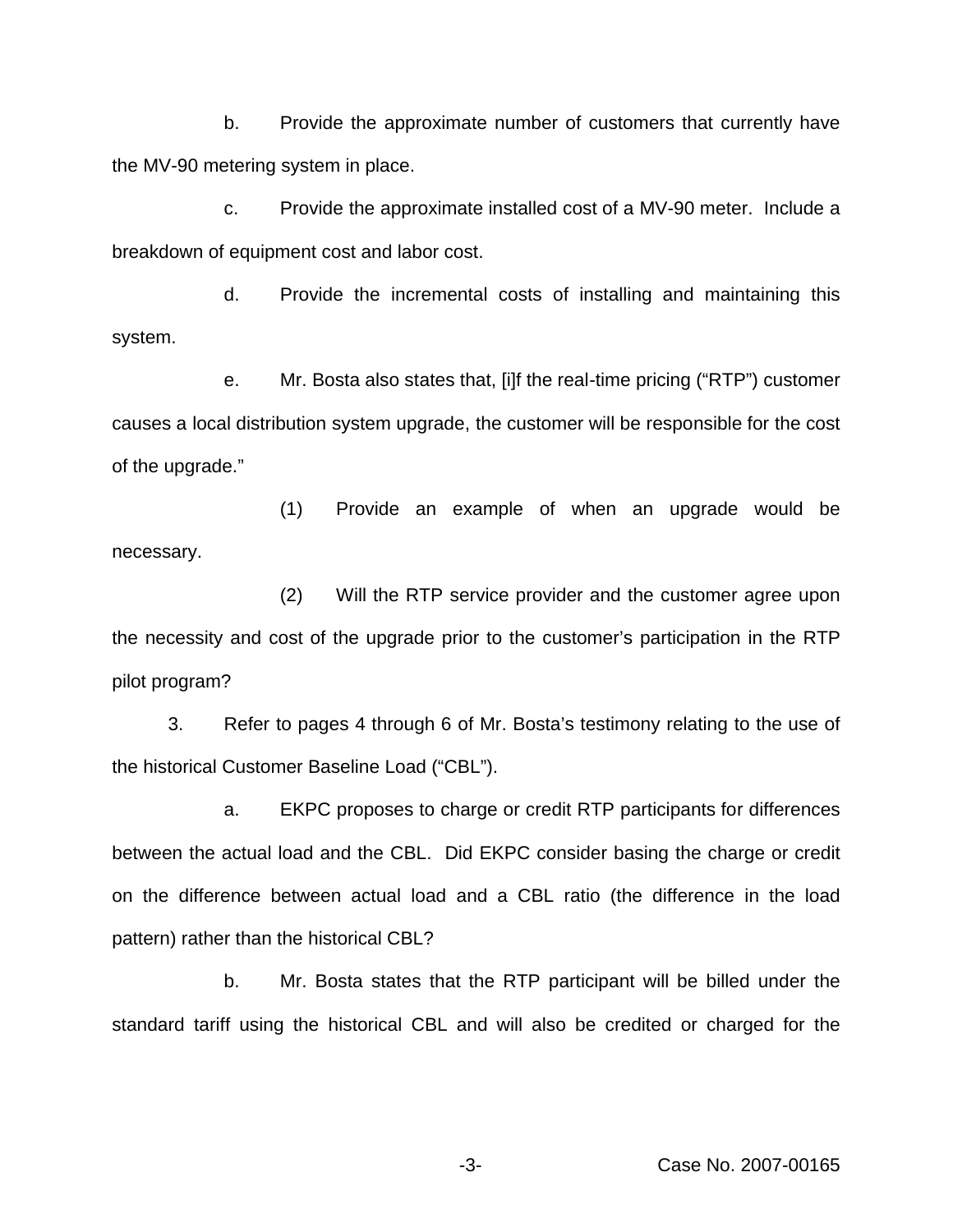difference between the actual load and CBL for each hour multiplied by the real-time price at each hour.

(1) Provide a sample CBL for one customer for one month and a sample actual usage for the same month.

(2) Provide the total amount that would be billed to this customer showing the calculation of each part of the bill separately. Provide all information used to perform the calculations including sample hourly prices obtained on a real-time basis and the power factor adjustment.

4. Refer to page 6, lines 5 through 12 of Mr. Bosta's testimony relating to the administrative costs of the RTP. Provide the calculation for the proposed administrative fee of \$150 per month.

5. Refer to page 7 of Mr. Bosta's testimony.

a. Lines 1 through 3 briefly discuss access to an RTP Website. Will customers be required to physically connect to the Website to get the real-time pricing information? Is there any means through which the customers can get or be provided the real-time pricing information other than through the Website?

b. In lines 6 through 8, Mr. Bosta's testimony states that the RTP amounts would not be subject to the Fuel Adjustment Clause or the Environmental Surcharge and that "[t]he RTP price contains marginal cost effects of these embedded cost riders." Explain this statement.

c. Why is EKPC requesting 4 months to implement the RTP? Provide a detailed discussion of the activities EKPC will perform in the 4 months from the Commission's Order approving the tariff to implementation.